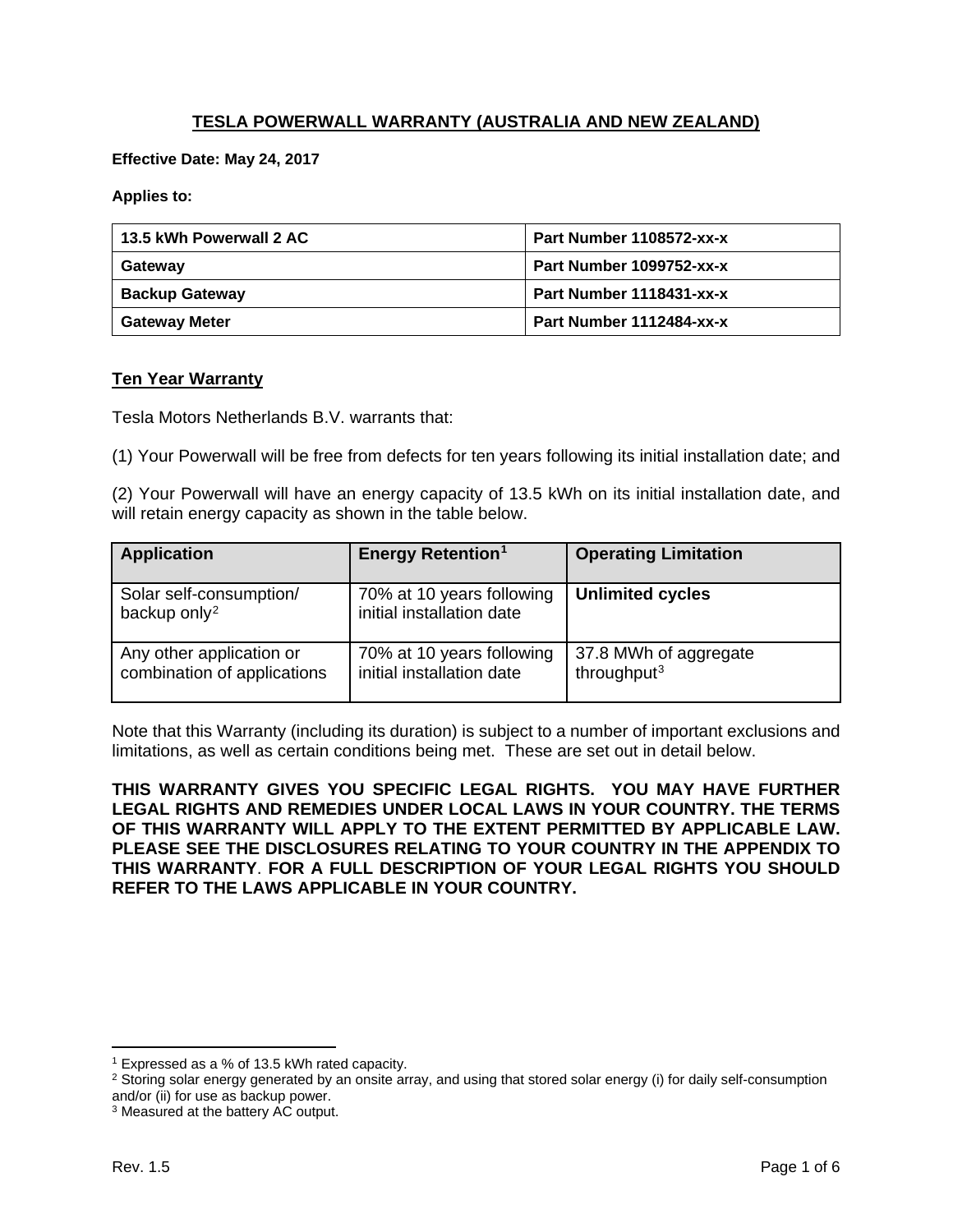## **Remedies**

If your Powerwall fails to comply with the above Warranty, Tesla will, in its sole discretion, either repair your Powerwall, replace your Powerwall with an equivalent product, or refund you the market price of an equivalent product at the time of the warranty claim. A Powerwall presented for repair may be replaced by a refurbished Powerwall of the same type rather than being repaired. Refurbished parts may be used to repair your Powerwall. If your Powerwall is repaired or replaced under this Warranty, the remainder of the original warranty period will apply to the repaired or replacement product, subject to any rights and remedies you have under local laws in your country or region in respect of the repaired or replacement product.

### **What Products Are Covered?**

This Warranty applies to any Tesla Powerwall that (1) was purchased from Tesla or a Tesla certified installer in Australia or New Zealand; (2) has one of the part numbers referenced above; and (3) is installed in Australia or New Zealand. Please contact Tesla if you have any concerns regarding whether you purchased your Powerwall from a Tesla certified installer.

### **Who Can Make a Claim?**

Warranty claims can be made by or on behalf of the end user who acquired and put the Powerwall into use for the first time. A subsequent owner of the Powerwall who provides proof of ownership is also entitled to make Warranty claims.

#### **Limitations and Disclaimer**

**TO THE GREATEST EXTENT PERMITTED BY LAW, THIS WARRANTY IS THE ONLY EXPRESS WARRANTY MADE IN CONNECTION WITH YOUR POWERWALL**. Any other warranties, remedies and conditions, whether oral, written, statutory, express or implied (including any warranties of merchantability and fitness for purpose, and any warranties against latent or hidden defects) are expressly disclaimed. If such warranties cannot be disclaimed, to the extent permitted by law, Tesla limits the duration of and remedies for such warranties to the durations and remedies described in this Warranty.

Some countries do not allow disclaimers of implied warranties or limitations on how long an implied warranty lasts, meaning the above disclaimers and limitations may not apply to you.

## **General Exclusions**

This Warranty does not apply to any defect or energy capacity shortfall resulting from any of the following, each of which may result in your Warranty being voided: (i) abuse, misuse or negligence, (ii) accidents or force majeure events, including but not limited to lightning, flood, earthquake, fire, or other events outside the reasonable control of Tesla; (iii) storage, installation, commissioning, modification or repair of your Powerwall, or opening of the external casing of your Powerwall, that is performed by anyone other than Tesla or a Tesla certified installer; (iv) failure to operate or maintain your Powerwall in accordance with the Owner's Manual; (v) any attempt to modify your Powerwall, whether by physical means, programming or otherwise, without the express written consent of Tesla; or (vi) removal and reinstallation of your Powerwall at a location other than the original installation location, without the express written consent of Tesla.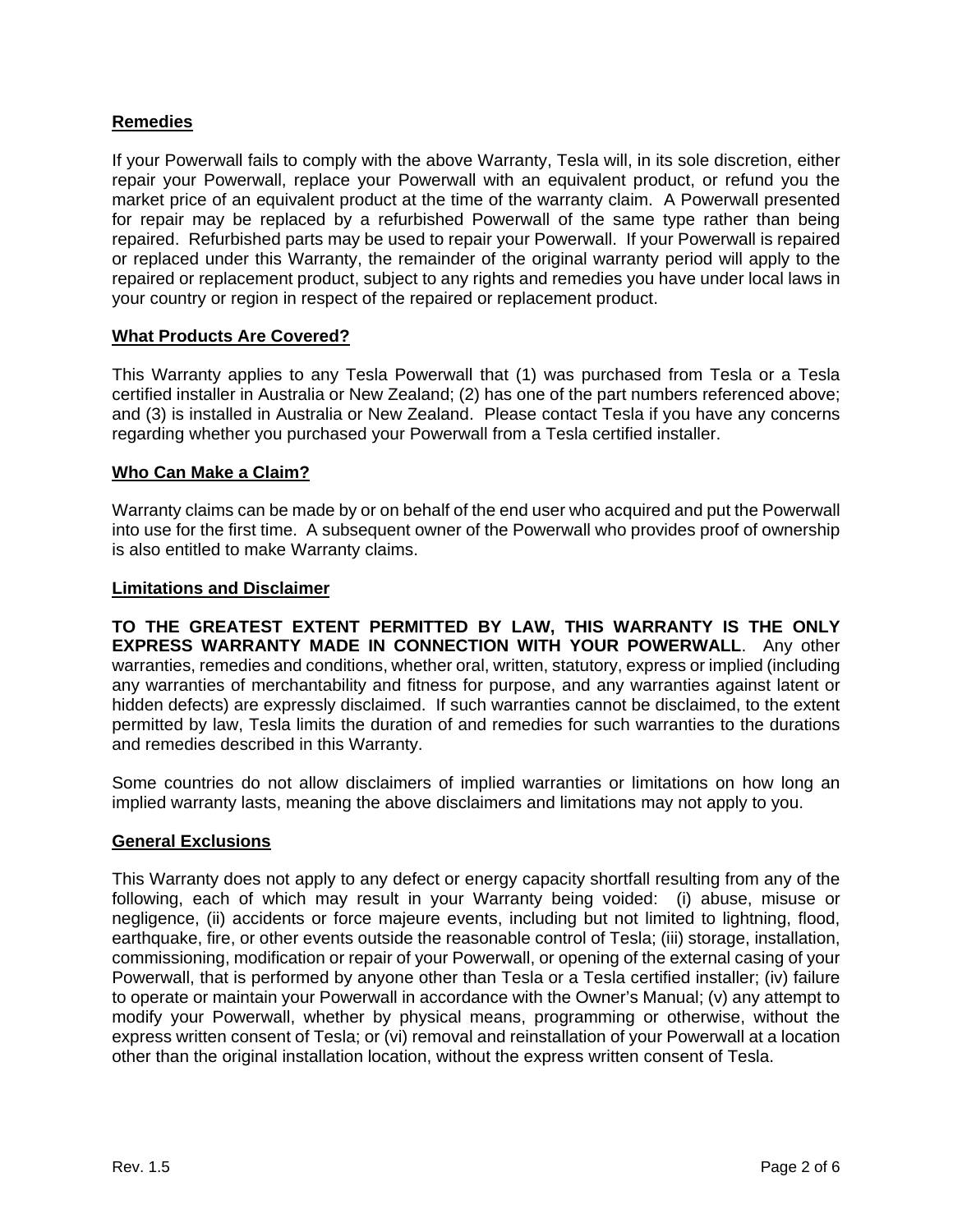In addition, this Warranty does not cover (a) normal wear and tear or deterioration, or superficial defects, dents or marks that do not impact the performance of your Powerwall; (b) noise or vibration that is not excessive or uncharacteristic and does not impact your Powerwall's performance; (c) damage or deterioration that occurs after the expiration or voiding of the warranty period; or (d) theft of your Powerwall or any of its components.

## **Exclusion for Failure to Connect to the Internet or Failure to Register Your Powerwall**

In order to provide this Warranty for the full ten year warranty period, Tesla requires the ability to update your Powerwall through remote firmware upgrades. Installation of these remote upgrades may interrupt the operation of your Powerwall for a short period. By installing your Powerwall and connecting it to the Internet, you consent to Tesla updating your Powerwall through these remote upgrades from time to time, without further notice to you. If your Powerwall is not connected to the Internet for an extended period, or has not been registered with Tesla, we may not be able to provide important remote firmware upgrades. In these circumstances, we may not be able to honor the full ten year warranty. We would prefer to avoid this, so will try to contact you if your Powerwall's Internet connection is interrupted for an extended period. If you did not purchase your Powerwall directly from Tesla or our affiliate, **please register your Powerwall with Tesla[4](#page-2-0)** so we are able to contact you, if necessary. Even if we can't honor the full ten year warranty for the above reasons, we will always honor the warranty for at least four years following the date your Powerwall was installed for the first time, subject to the exclusions and limitations set out in this Warranty.

## **Modifications and Waivers**

No person or entity, including a Tesla employee or authorized representative, can modify or waive any part of this Warranty. Tesla may occasionally offer to pay some or all of the cost of certain repairs that are not covered by this Warranty, either for specific Powerwall models or on an ad hoc, case-by-case basis. Tesla reserves the right to do the above at any time without incurring any obligation to make a similar payment to other Powerwall owners.

## **Limitation of Liability**

**TO THE GREATEST EXTENT PERMITTED BY LAW, TESLA SHALL NOT BE LIABLE FOR ANY CONSEQUENTIAL, INCIDENTAL, INDIRECT, SPECIAL, EXEMPLARY OR PUNITIVE DAMAGES ARISING OUT OF OR RELATED TO THIS WARRANTY, REGARDLESS OF THE FORM OF ACTION AND REGARDLESS OF WHETHER TESLA HAS BEEN INFORMED OF, OR OTHERWISE MIGHT HAVE ANTICIPATED, THE POSSIBILITY OF SUCH DAMAGES. TO THE GREATEST EXTENT PERMITTED BY LAW, TESLA'S LIABILITY ARISING OUT OF A CLAIM UNDER THIS WARRANTY SHALL NOT EXCEED THE AMOUNT YOU PAID FOR YOUR POWERWALL. SOME COUNTRIES AND REGIONS DO NOT ALLOW, OR RESTRICT, THE EXCLUSION OR LIMITATION OF DAMAGES, INCLUDING INCIDENTAL OR CONSEQUENTIAL DAMAGES, SO THE ABOVE LIMITATION OR EXCLUSION MAY NOT APPLY TO YOU, OR MAY ONLY APPLY TO A LIMITED EXTENT.**

<span id="page-2-0"></span> <sup>4</sup> The Tesla certified installer who sold you your Powerwall should give you an opportunity to register your Powerwall during the commissioning process. In order to register, you will need to accept the Tesla Customer Privacy Policy [\(www.tesla.com/legal\)](https://www.tesla.com/legal). If you do not register at the time of installation, you can do so later by contacting us at the email address or telephone numbers listed at the end of this Warranty.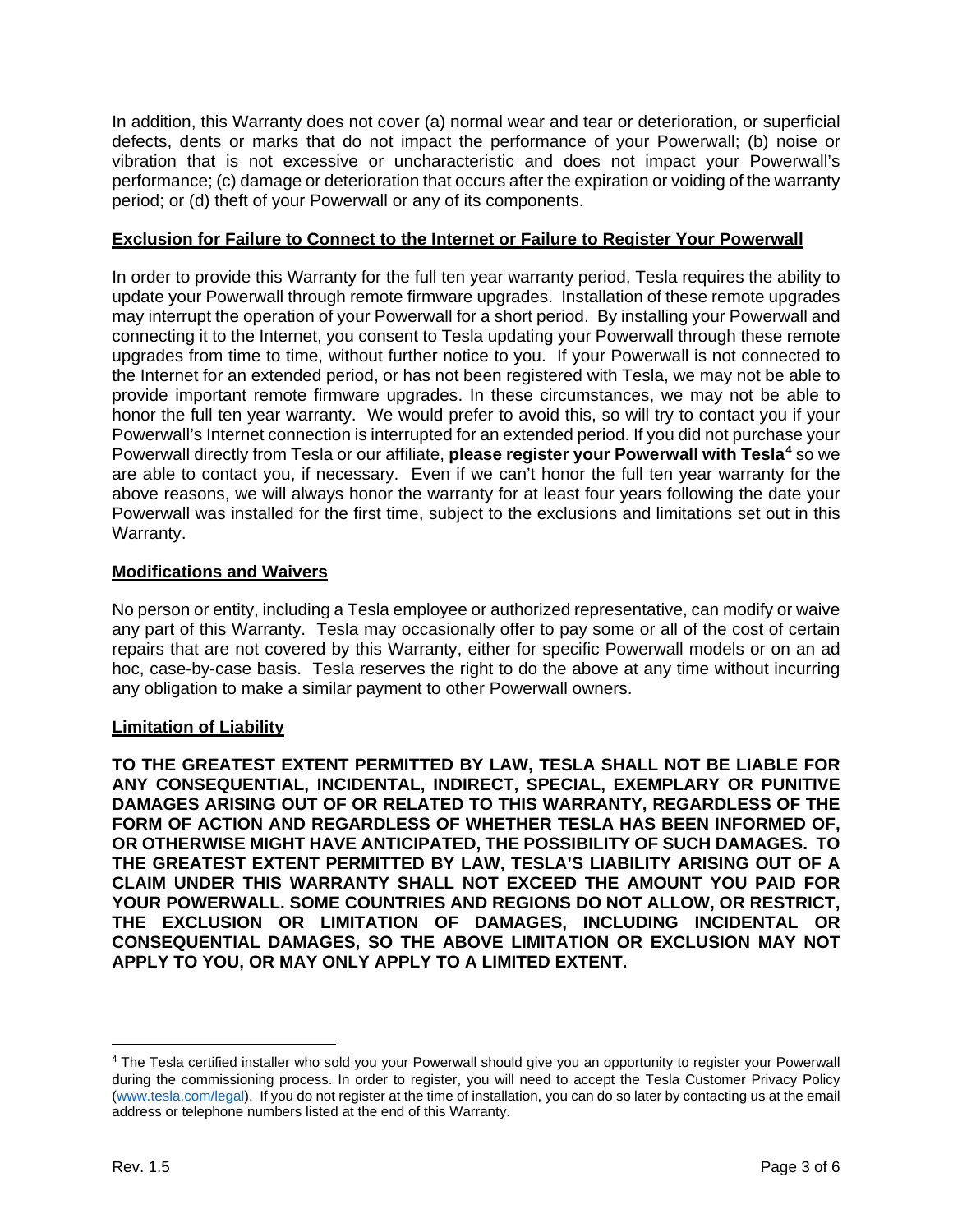### **Limitation on Use**

**YOUR POWERWALL IS NOT INTENDED FOR USE AS A PRIMARY OR BACKUP POWER SOURCE FOR LIFE-SUPPORT SYSTEMS, OTHER MEDICAL EQUIPMENT, OR ANY OTHER USE WHERE PRODUCT FAILURE COULD LEAD TO INJURY TO PERSONS OR LOSS OF LIFE OR CATASTROPHIC PROPERTY DAMAGE. TO THE EXTENT PERMITTED BY LAW, TESLA DISCLAIMS ANY AND ALL LIABILITY ARISING OUT OF ANY SUCH USE OF YOUR POWERWALL. FURTHER, TESLA RESERVES THE RIGHT TO REFUSE TO SERVICE ANY POWERWALL USED FOR THESE PURPOSES AND DISCLAIMS ANY AND ALL LIABILITY ARISING OUT OF TESLA'S SERVICE OR REFUSAL TO SERVICE YOUR POWERWALL IN SUCH CIRCUMSTANCES.**

### **Governing Law**

This Warranty and any dispute or claim arising out of or in connection with it (including noncontractual disputes or claims) is governed by and construed in accordance with the laws of the country or (if applicable) state or province where your Powerwall was first installed. If any provision of this Warranty is held by a court of competent jurisdiction to be unenforceable because it is invalid or in conflict with any law of any relevant jurisdiction, the validity of the remaining provisions shall not be affected, and the rights and obligations of the parties shall be construed and enforced as if the unenforceable provisions were replaced by valid, legal and enforceable provisions that come closest to Tesla's intention underlying the invalid or unenforceable provision. The United Nations Conventions on Contracts for the International Sale of Goods (1980) shall not apply to this Warranty or any aspect of any dispute relating to this Warranty.

### **Claims Process**

In order to make a claim under this Warranty, please contact the Tesla certified installer who sold you your Powerwall. If you are unable to contact the Tesla certified installer who sold you your Powerwall, or if you purchased your Powerwall directly from Tesla, you should contact Tesla at the address, email address or telephone numbers identified below. For a warranty claim to be processed, it must include (i) proof of the original purchase of your Powerwall and any subsequent transfers of ownership, (ii) a description of the alleged defect(s), and (iii) your Powerwall's serial number and original installation date. Prior to returning any Product to Tesla, you should obtain an RMA (Return Merchandise Authorization) number from Tesla by submitting a Service Request Form at the link indicated below.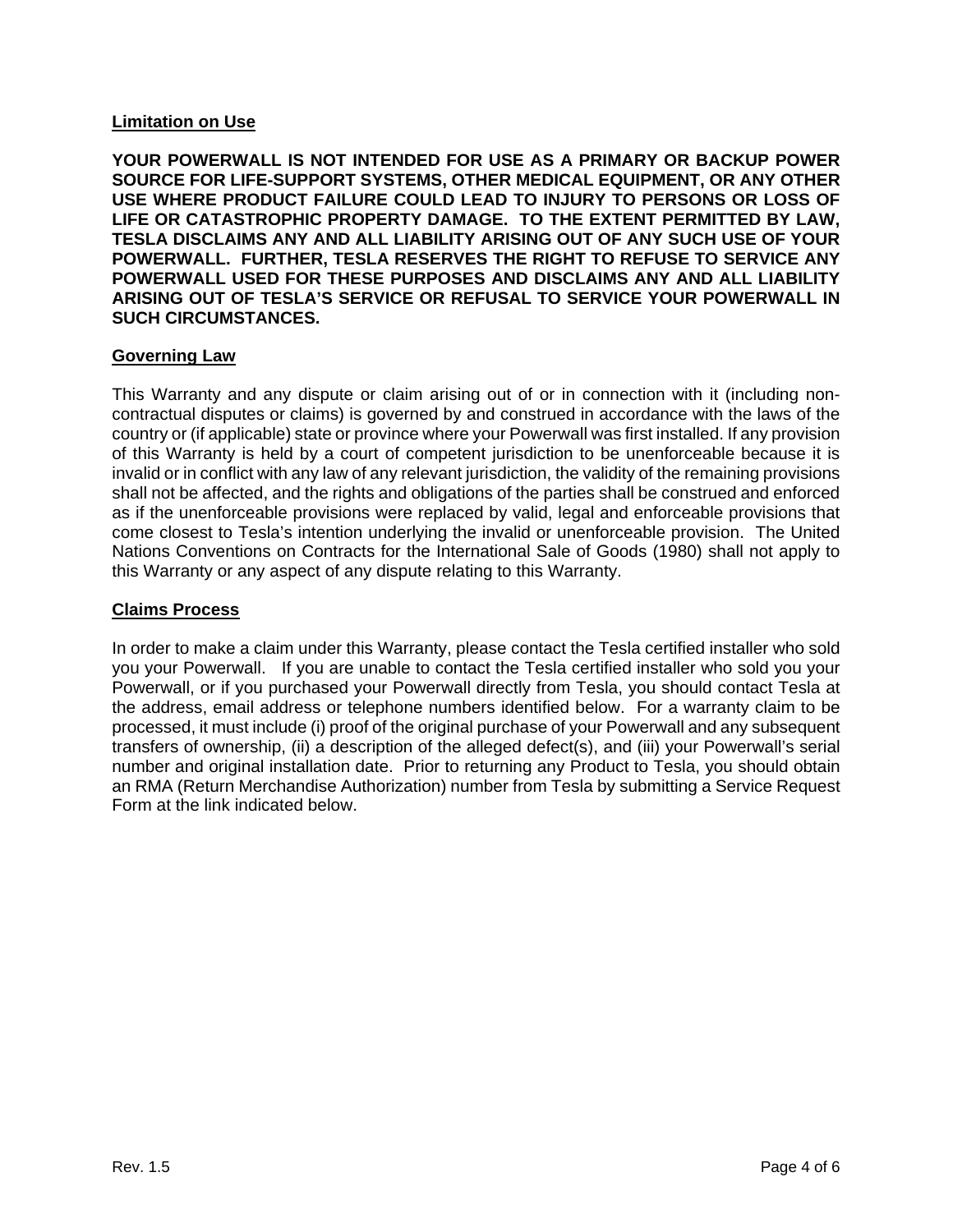## **Tesla Contact Details**

- **Tesla website for submitting a Service Request Form:** [www.tesla.com/support/powerwall](https://www.tesla.com/support/powerwall)
- **Tesla email:** [powerwallsupport@tesla.com](mailto:powerwallsupport@tesla.com)
- **Tesla address:** Burgemeester Stramanweg 122, 1101 EN, Amsterdam, Netherlands, Attn: Powerwall Warranty Claims

#### • **Tesla telephone numbers:**

Australia: +61 1 800 294431 Austria: +43 800 80 2480 Belgium: +32 800 26614 Canada: +1 877-798-3752 France: +33 18 288 5096 Germany: +49 800 724 4529 Ireland: +44 800 098 8064 Italy: +39 800 59 6849 Luxembourg: +35 280 08 0921 Netherlands: +31 800 3837301 New Zealand: +64 800 99 5020 Portugal: +35 180 018 0397 South Africa: +27 87 550 3480 Switzerland: +41 800 002634 US: +1 877-798-3752 UK: +44 800 098 8064 Japan: +81 3-6890-7700